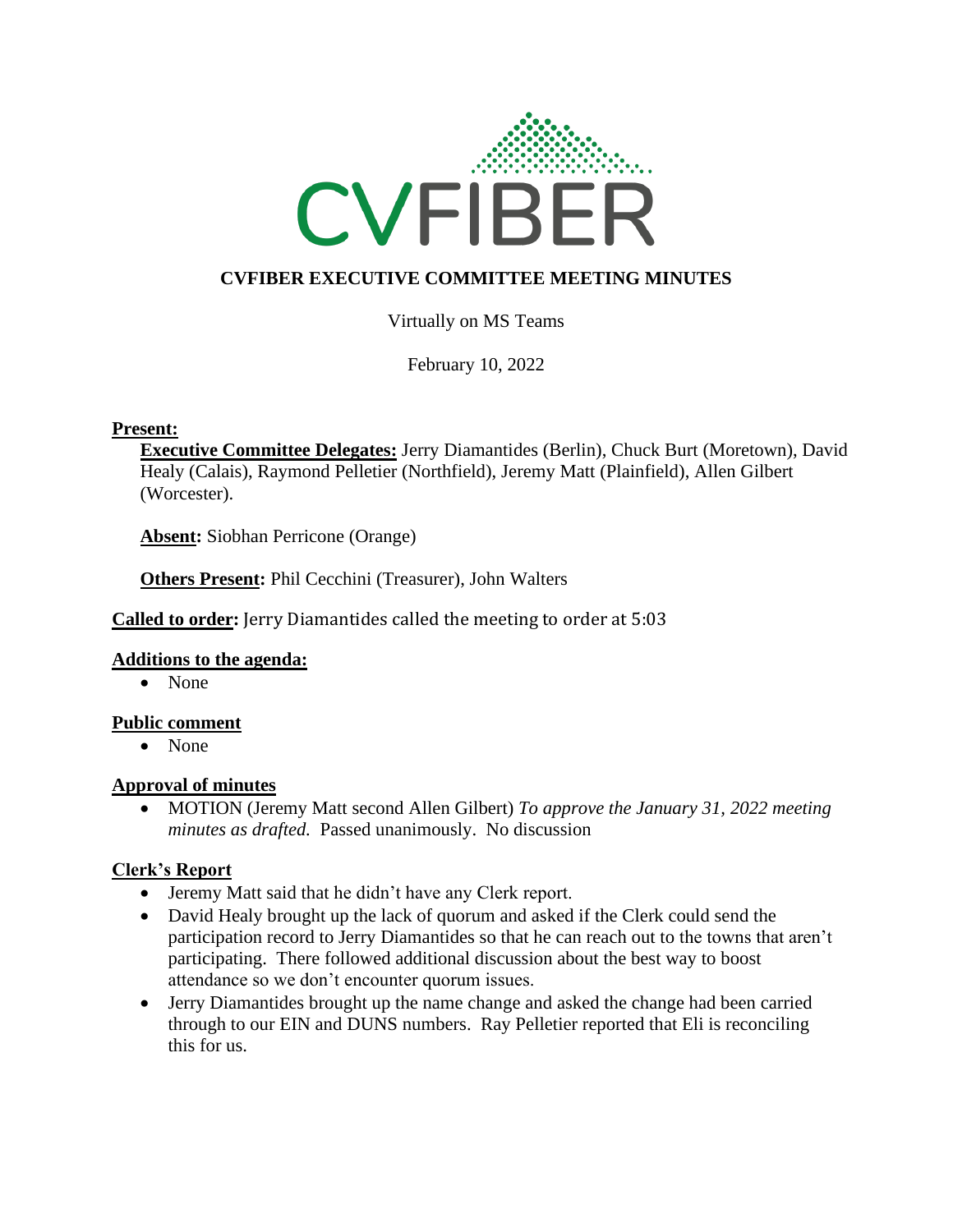### **Treasurer's report & bills to pay**

- PC gave a treasurer's report and summarized the status of our bank balances and cash flow. There followed discussion of what bucket to place funding the executive director search into. There followed discussion of when we will be drawing on specific grants and when we need to request the remaining funds on those grants.
- PC reported that there are no bills to pay at this time.

## **Chair's report**

• Jerry Diamantides provided a Chair's report and reported that we've received some quality applicants and that we're working to trim down the list to the best candidates

## **VCUDA Representation**

• David Healy reported that he and Ray Pelletier go to the meetings regularly. JH is the delegate and David Healy is the alternate delegate. There followed additional discussion on our representation. Consensus is that we need to have the Board renew appointments.

## **Communications Committee Report**

• Chuck Burt provide a Communications Committee report. This consisted of a summary of the items that the Communications Committee will be taking up at their next meeting (the charter, future communications, updates to the website, etc).

## **Front Porch Forum Membership**

- Chuck Burt reported that he was asked to investigate options for CVFiber to broadcast through our towns through Front Porch Forum. There are two possible mechanisms we can use. An ad structure that's limited to a title and a couple sentences. The second mechanism is where organizations can post into communities. The costs for this second option are \$ 10,584/year for one post per month and \$12,096/year for two posts per month. There followed discussion of the benefits of spending this money. Topic sent to Communications Committee for recommendation.
- MOTION (Ray Pelletier second Chuck Burt) *Move that the Executive Committee recommend to the Governing Board that CVFiber enter into a communications commitment with Front Porch Forum for an annual contract not to exceed \$12,500 a year.*

| Member        | Vote | Member            | Vote | Member                   | Vote |
|---------------|------|-------------------|------|--------------------------|------|
| Jeremy Matt   | Ave  | David Healy       | Ave  | <b>Jerry Diamantides</b> | Ave  |
| Ray Pelletier | Ave  | <b>Chuck Burt</b> | Ave  | Allen Gilbert            | Nay  |

- Discussion:
	- o Ray Pelletier said that he thinks that it is a critical organizational need and that he doesn't think it needs to go to the Communications Committee. He doesn't want to waste any valuable volunteer time managing a workaround.
	- o Allen Gilbert thinks that it should go to the Communications Committee for recommendation because board members will think it is lots of money and will object.
	- o CB noted that he hasn't negotiated with FPF at all, and that they might have some flexibility. He'll talk to them about bringing the price down or the number of messages per month up. He'll also talk to them about whether or not we have to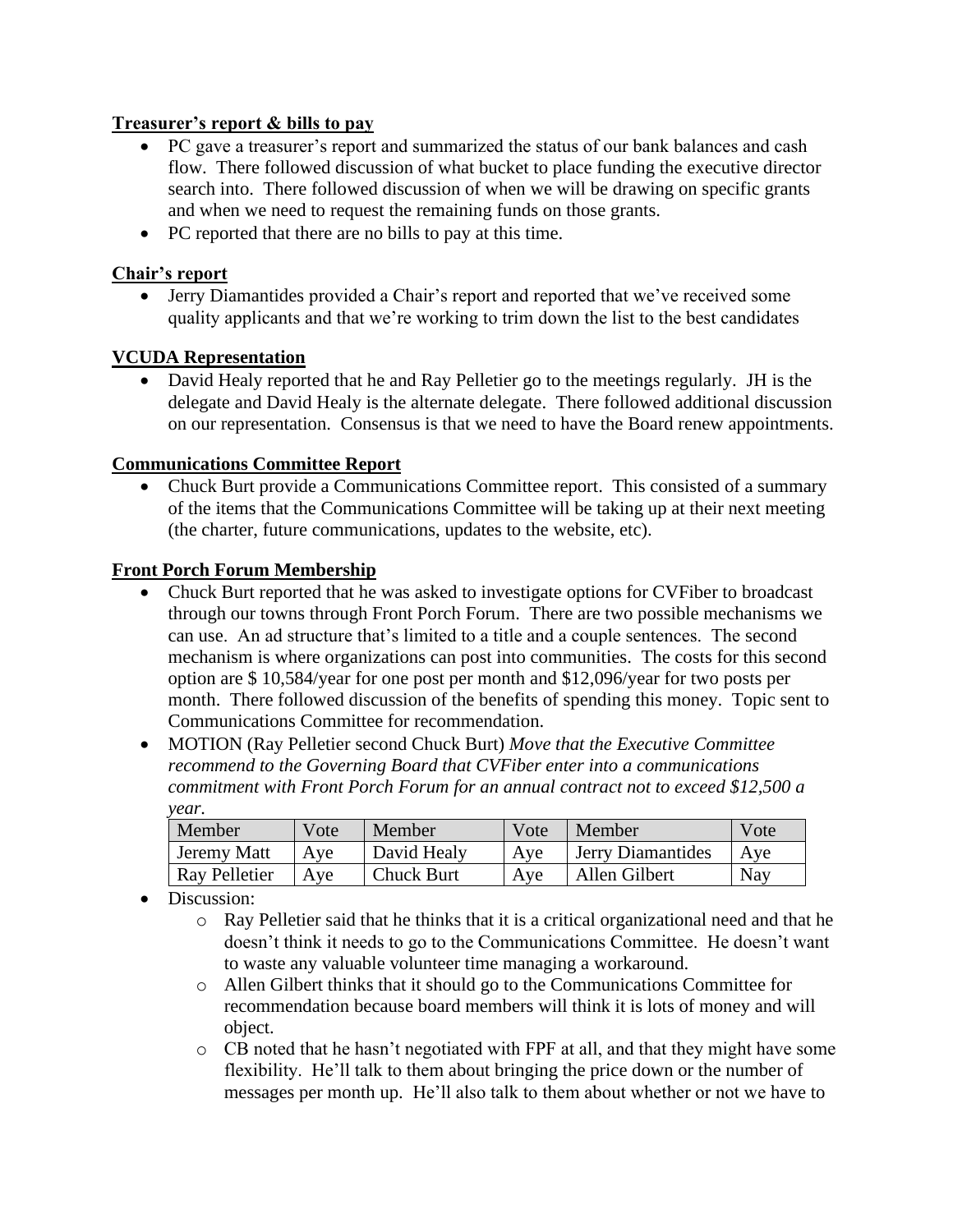send both messages in a particular month or if there's the ability to send (for example) 24 in a year, allocated however we wish.

o PC noted that using a workaround solution (such as setting up dummy accounts) might make use look bad and might damage our ability to work with FPF.

## **Finance Committee Report**

• MOTION (Ray Pelletier second Jeremy Matt) *Whereas the CUD Statute, Title 30, Chapter 82, § 3070. Audit. requires that "Once the district becomes operational, the board shall cause an audit of the financial condition of the district to be performed annually by an independent professional accounting firm."*

*Whereas CVFiber counsel has advised that "operational" is intended to mean providing service, an interpretation confirmed by the Vermont Community Broadband Board staff attorney, and during the period 2018 - 2021 CVFiber had not provided service,*

*Whereas Federal grant regulations require a Single Audit when \$750,000 in federal grant money has been expended in any single year, and during the years 2018 - 2021 CVFiber had not expended \$750,000 of Federal grant funds in any single year,*

*Whereas CVFiber desires to capture its funding, expenditures, financial statements, budgets, and grant awards in a single report for the period 2018 - 2021 for record keeping and future reference, the CVFiber 2018 - 2021 Financial Compilation Report,*

*Whereas CVFiber has engaged the accounting firm of Batchelder Associates, PC for accounting services,*

*It is moved that the Executive Committee approve the creation of the CVFiber 2018 - 2021 Financial Compilation Report by the Batchelder Associates, PC accounting firm at a cost not to exceed \$4,750.* Passed unanimously. No discussion.

### **Planning & Business Development Committee Report**

- David Healy reported that the high level design is nearly complete and that NRTC claims then can do detailed design in 2-3 weeks for 100 miles of fiber so we'll be able to move forward quickly
- Jerry Diamantides expressed thanks for the hard work that everyone is putting in.

### **Policy Committee Report**

- Allen Gilbert reported that the Policy Committee is compiling a list of questions that CVFiber needs to answer (IE will CVFiber pay for underground connections). The Policy Committee may not be answering these questions, but Allen Gilbert thinks its important to try to prepare as much as possible.
- Ray Pelletier suggested looking at the FAQ pages for other CUDs.

### **Adjourn**

• Adjourned at 6:19PM